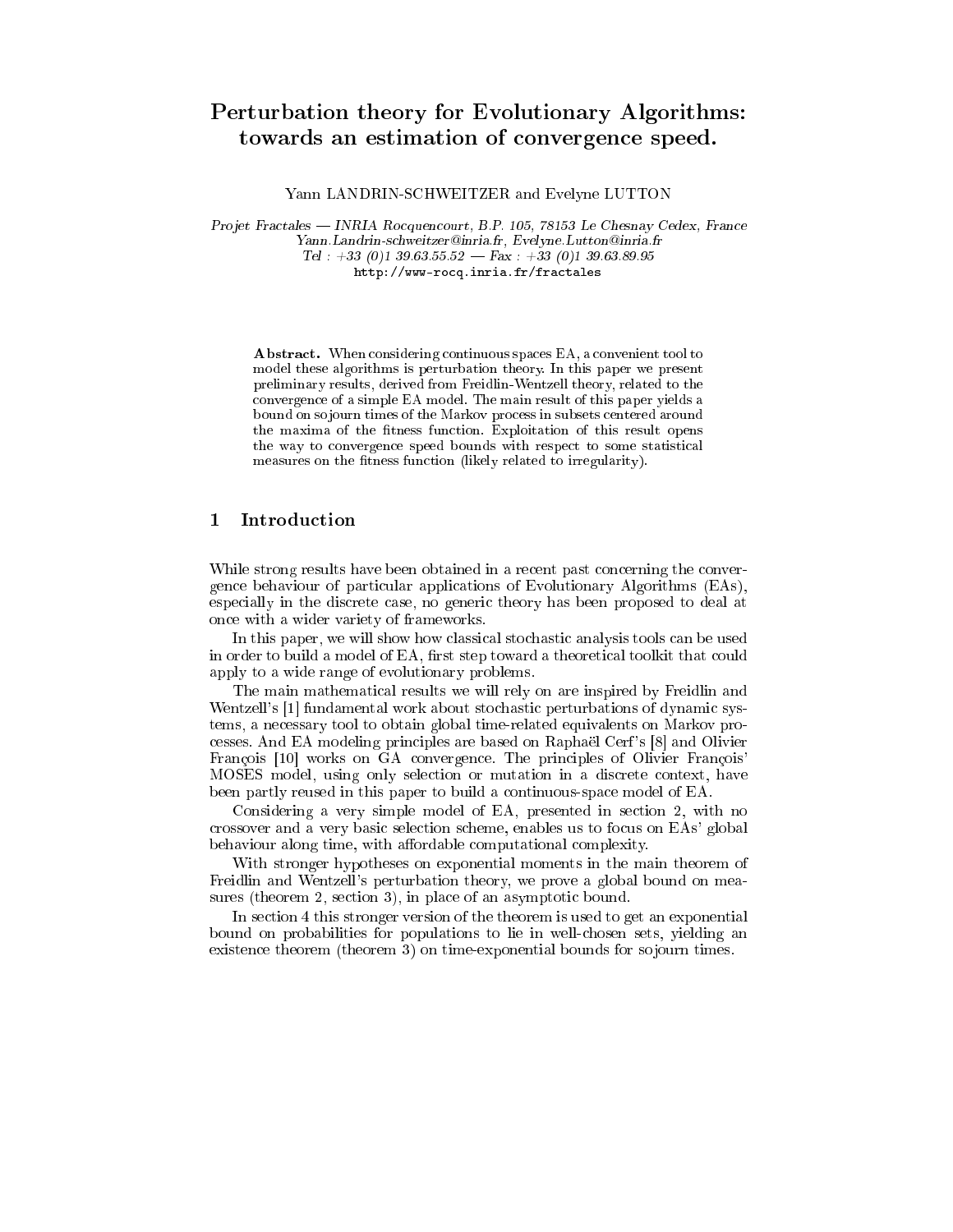## 2 A Markov Model for Evolutionary Algorithms

### 2.1 Optimization model

In the following, we will consider stochastic processes, or random functions, which are time-indexed families of random variables on a probabilistic space  $\mathbf{N}$ , and more presented more presented the more presentation of  $\mathbf{N}$ of a function  $h: \mathbb{R}^n \to \mathbb{R}^+$ . We suppose that the problem is consistent:

- $h$  does not reach its upper bound at infinity, i.e. there does not exist a sequence  $x_i$  of points in  $\mathbb{R}^n$  such that  $\lim_{i\to\infty} |x_i| = \infty$  and  $\lim_{i\to\infty} h(x_i) =$  $\sup_{\mathbb{R}^n} h$
- the set of maxima Argmax  $(h) = \{x \in \mathbb{R}^n | h(x) = \sup_{\mathbb{R}^n} h\}$  is finite

An evolutionary algorithm can be defined as an operator acting on populations, i.e. subsets of  $X = \mathbb{R}^n$ . Sequences of populations  $\{\xi_t\}$ , indexed by the set T of simulation times, a subset of IN, are produ
ed by iterating this operator. operator R from  $X^d$  into itself. A new population  $\xi_{t+1}$  is computed from the current one  $\xi_t$  at time t by applying R, so that  $\xi_{t+1} = R(\xi_t)$ . This algorithm will converge, from an initial population  $\xi_o \in X^d$ , if  $\xi_t$  converges towards the maximal set of h when t goes to infinity, that is:  $\lim_{t\to\infty} \max \{d(x, \text{Argmax}(h)), x \in \xi_t\}$ 0.

We can even suppose that the operator itself depends on  $t$ , we thus write  $\xi_{t+1} = R_t(\xi_t)$ .  $R_t$  is usually a random operator.

#### $2.2$ **Markov Model**

The collection of populations over time is a discrete-time stochastic process  $\xi_t \in X, t \in T$ . At this point, assumptions on the random operator  $R_t$  must be made. We will define a reproduction operator  $R_t$  by an elementary transition probability  $\Phi(t; x, \Gamma) = \mathbb{P}(\xi_{t+1} \in \Gamma | \xi_t = x)$ , the probability for the population at time  $t + 1$  to be in a set of possible populations  $\Gamma$  if the population at time  $t$ was  $x \in X$ .

The existence of such a transition probability makes  $\{\xi_t\}$  a Markov process. We deduce from  $\Phi$  a global transition probability  $P(s, x, t, \Gamma) = \mathbb{P}(\xi_t \in \Gamma | \xi_s = x)$ to get from  $x \in X$  at time  $s \in T$  into  $\Gamma$  at time  $t \in T$ :

$$
P(s, x, s, \Gamma) = \mathbb{1}_{\Gamma}(x) \text{ (that is 1 if } x \in \Gamma, 0 \text{ otherwise)}
$$

$$
\forall t \in T, x \in X, P(s, x, t+1, \Gamma) = \int_X \Phi(t, y, \Gamma) P(s, x, t, dy)
$$

We will not actually work on these transition probabilities, but rather on the asso
iated densities (t; x; ) =  $\int_{\Gamma} \phi(t, x, u) \, du$ , and  $P(s, x, t, \Gamma) = \int_{\Gamma} p(s, x, t, u) \, du$ . Here are some basic properties  $(\delta$  is the Dirac distribution centered at 0):

$$
p(s, x, s, y) = \delta(y - x), \ p(s, x, s + 1, y) = \phi(s, x, y)
$$
  
and 
$$
p(s, x, t + 1, y) = \int_X p(s, x, t, u)\phi(t, u, y) du
$$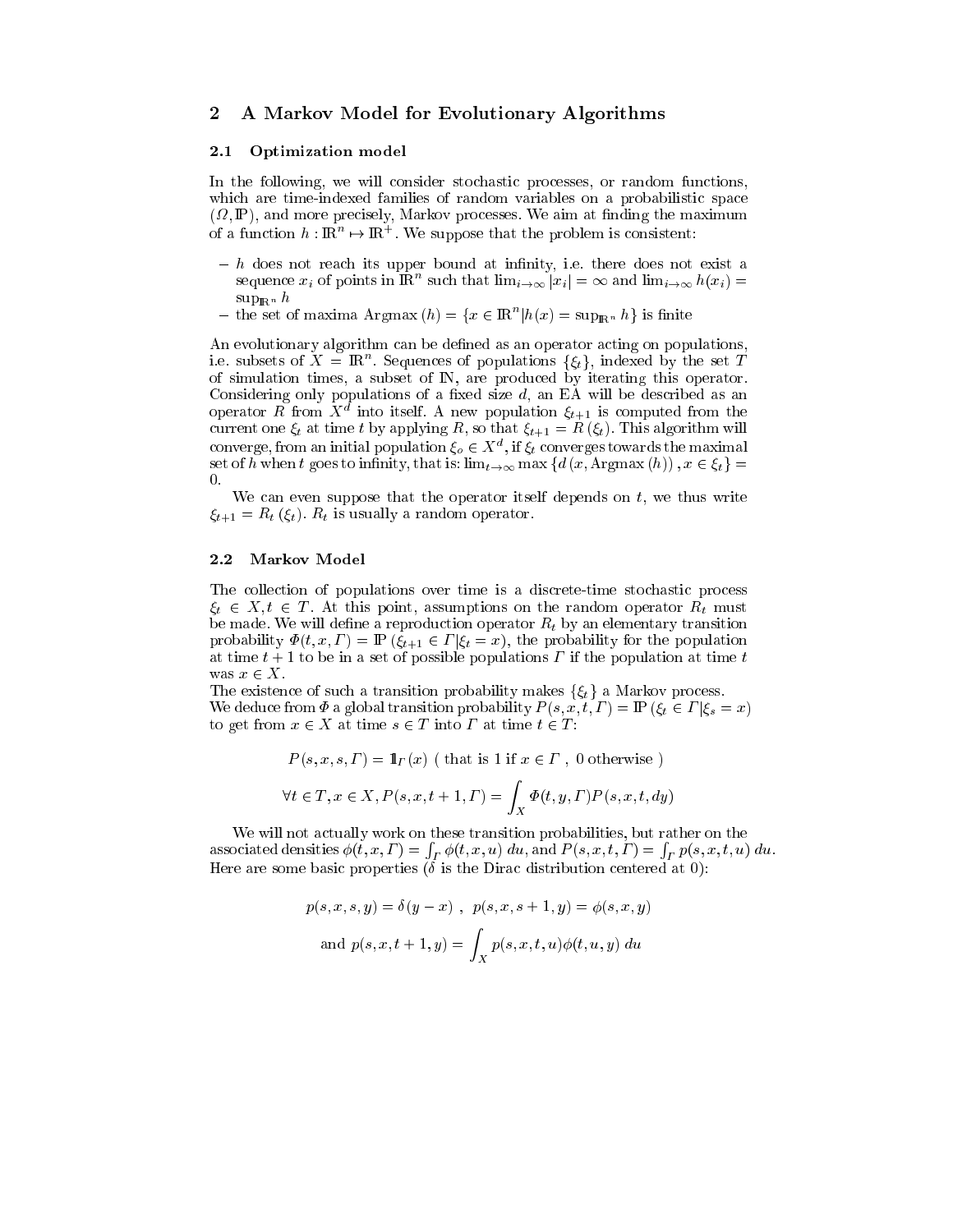A operator  $D_t$  can be introduced, defined for a measurable function  $f$  from a vector space E into X by,  $\forall t \in T, x \in X$ :

$$
D_t f(x) = \int_X f(u)\phi(t, u, x) du \tag{1}
$$

If f represents some criterion on the population at time t, then  $D_t f$  is an estimation of this criterion at time  $t+1$ . We look forward in time, using the known values of  $f$  on the current population together with the information on possible offsprings to compute this estimation. We can rewrite the above equations using  $D_t$ :

$$
p(s, x, s, y) = \delta(y - x)
$$
 and  $p(s, x, t + 1, y) = D(p(s, x, t, \bullet))(y)$ 

Moreover, since the populations are meant to be only sets, the order of coordinates on X is irrelevant: any permutation must leave  $\phi$  unchanged. If we define,  $\forall \sigma \in \mathbb{S}_d$  (the set of all permutations on d elements),  $x_{\sigma} = (x_{\sigma(1)}, x_{\sigma(2)}, \ldots, x_{\sigma(d)})$ , we can write this condition as:  $\forall (x, u) \in X^2, \forall i \in [1, d],$ 

$$
\phi(t, x, u) = \phi(t, x, u_{\sigma})
$$
 and  $\phi(t, x, u) = \phi(t, x_{\sigma}, u)$ 

#### **Evolutionary Model**  $2.3\,$

To shorten the proofs, we have restricted the model to individuals taken in  $\mathbb{R}$ , so that  $X = \mathbb{R}^d$ . This does not affect the model's generality. In the first approach described here, we will only use mutation to generate offsprings, so that one individual has one, and only one, offspring. This condition is very restrictive, and in doing this we are stepping back from the general definition of evolutionary algorithms, involving selection (individuals can have none or many offsprings) and crossover (an individual is born from at least two parents).

The initial population is generated with respect to a random isotropic law  $Q$ . that is in terms of distribution:  $Q(\Gamma) = \int_{\Gamma} q(u) du$  where q is isotrope. Defining  $p(t, x), t \in T, x \in X$ , by  $\mathbb{P}(\xi_t \in \Gamma) = \int_{\Gamma} p(t, x) dx$ , we get:

$$
p(0, x) = q(x)
$$
 and  $p(t + 1, x) = \int_X p(t, u)\phi(t, u, x) du$ 

The mutation process can be split into two phases: the strength of the mutation of a particular individual, and the "shape" of the mutation itself. If we do not discriminate between individuals, we should fix once for all the shape at a given time. Keeping in mind we should use isotropic functions since populations are unordered sets, we can mutate individuals following a density  $g_t$ , with  $g_t(-u) = g_t(u)$ . Let  $m(x)$  be a "mutation vector" in  $\mathbb{R}^{d}$ , where  $m_i(x)$  is our mutation decision on the i-th individual in the population.  $m_i(x) = 0$  stands for "no mutation at all", and the probability of mutations grows with  $m_i(x)$ . We can rewrite  $\phi$  as: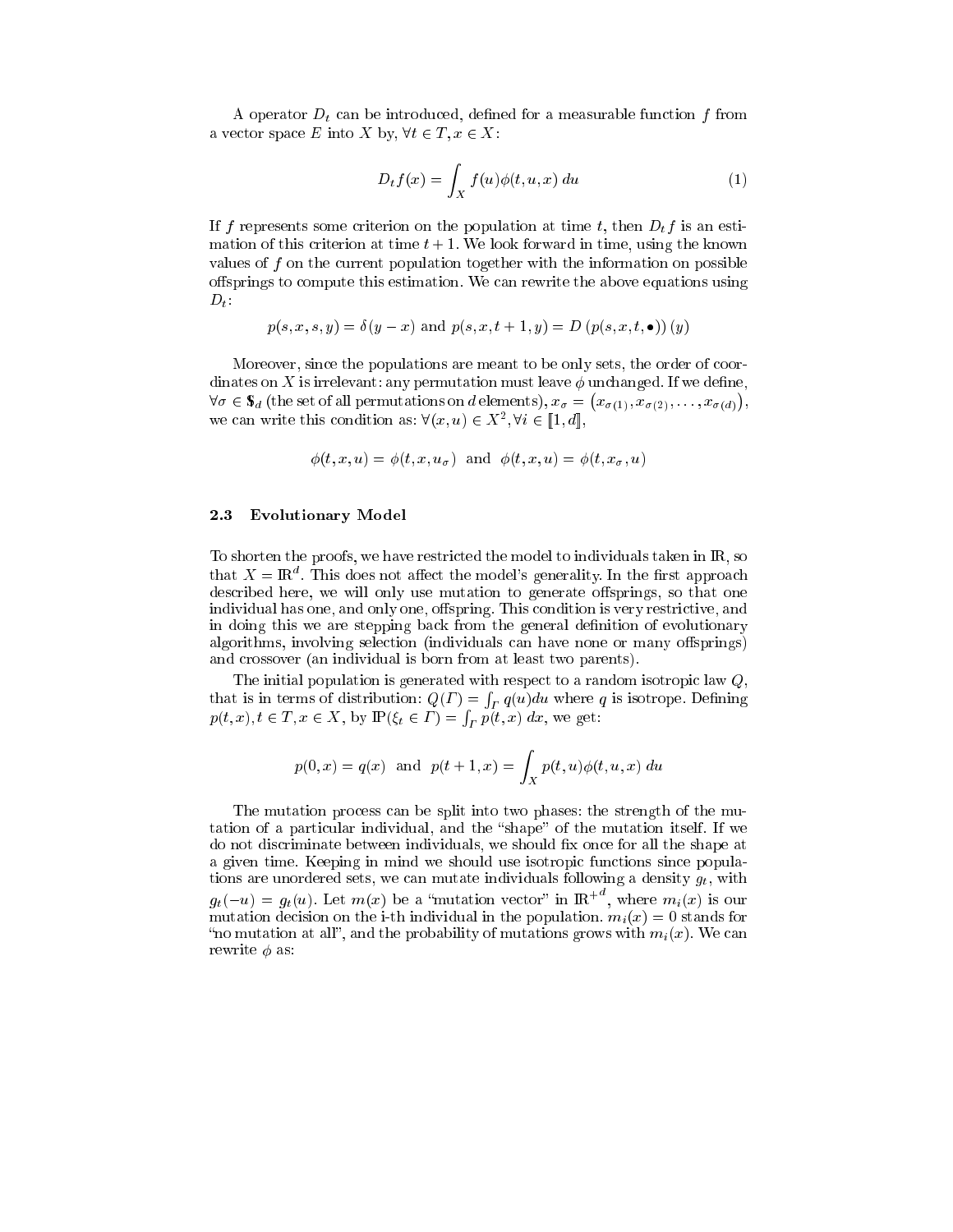$$
\phi(t, x, y) = \prod_{m_i(x) = 0} \delta(y_i - x_i) \prod_{m_i(x) \neq 0} g_t(y_i - x_i)
$$
  
or 
$$
\phi(t, x, y) = \prod_{i=1}^d \frac{1}{m_i(x)} g_t\left(\frac{y_i - x_i}{m_i(x)}\right)
$$

A very simple example of decision function can be defined as follows: let  $\alpha$ ,  $0 \leq \alpha \leq 1$  be a threshold value,

$$
m_i(x) = \begin{cases} 0 \text{ if } h(x_i) - a(x) \ge \alpha(b(x) - a(x)) \\ 1 \text{ otherwise} \end{cases}
$$

where  $a(x)$  is the lowest value of the fitness function h on the population x, and  $b(x)$  its highest value. That means the individuals with fitness lower than the threshold  $\alpha$  mutate.

We could also use a variation of elitist selection, by letting  $m_i(x) = 0$  if  $x_i$  is among the  $\alpha$ .d better individuals in population x, and 1 otherwise.

But there is no need to restrict  $m_i$  to binary values. For instance,  $m_i(x)$  $\frac{h(x_i)}{\sum_{j=1}^d h(x_j)}$  could be used, which represents still another adaptation of the selection on
ept to our model.

We will need in the following a generic definition of this model:

### **Definition 1: EA process**

Using the conventions stated above, we will call "EA process" with parameters  $[q, \phi]$  a Markov process  $\{X_t\}$ , taking its values in  $X = \mathbb{R}^d$  and its times in  $\mathbb{R}_+$ , with the properties:

$$
\mathbb{P}\left(X_t \in \Gamma\right) = \int_{\Gamma} p(t, x) \, dx \tag{2}
$$

$$
p(0, x) = q(x)
$$
 and  $p(t + 1, x) = \int_X p(t, u) . \phi(t, u, x) du$  (3)

We will call q the initialization function of the EA,  $\phi$  its transition function, and p its density.

## 3 Perturbation theory

#### 3.1 Exponential moments

Freidlin and Wentzell's perturbation theory makes an extensive use of exponential moments of the measures of interest. The measures  $\mu^t$ , where  $\mu^t(\Gamma)$  =  $\mathbb{P}(\xi_t \in \Gamma) = \int_{\Gamma} p(t, x) \, dy$ , are examined here. Their exponential moments are:

$$
H^{t}(\alpha) = \ln \int_{X} e^{\langle \alpha, x \rangle} p(t, x) dx \tag{4}
$$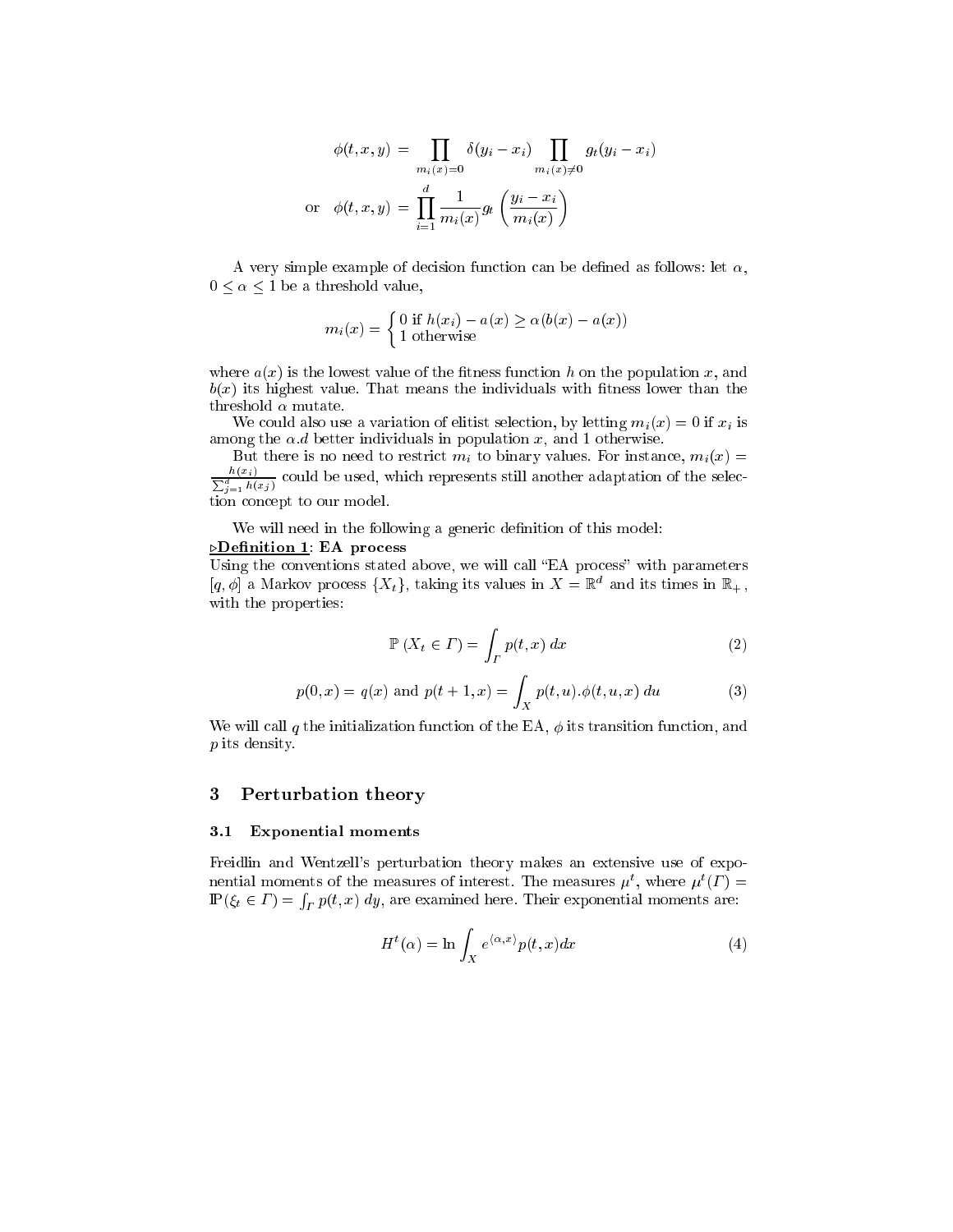As in section 2.2, we can introduce an operator  $G_t$ , defined for a measurable function f from a vector space E into X by,  $\forall t \in T, x \in X$ :

$$
G_t f(x) = \int_X f(u)\phi(t, x, u) du
$$
\n(5)

(the variables are switched in comparison to the ones of the  $D_t$  definition).  $G_t$ does the opposite of  $D_t$ : instead of looking forward in time, trying to estimate the future value of some criterion  $f$ , it looks backward, estimating the value of this riterion on the previous population. We then write:

$$
H^{t+1}(\alpha) = \ln \int_X p(t, u) G_t \left( e^{(\alpha, \bullet)} \right) (u) du
$$

Iterating this result, and letting  $\Gamma_t f(x) = \ln G_t$  (  $e^f$ )  $\cdots$   $\cdots$ 

$$
H^{t}(\alpha) = \ln \int_{X} q(x) e^{\left(\prod_{s=1}^{t} \Gamma_{s}\right)\left(e^{\left\langle \alpha, \bullet\right\rangle}\right)}(x) dx
$$

### 3.2 Moments properties

The properties we are interested in apply to the iterates of the  $\Gamma$  operator on linear functions. Let us define a function  $\gamma_t$  from IR into IR<sub>+</sub> by:

$$
\gamma_t(s) = \ln \int_{\mathbb{R}} e^{s \ u} g_t(u) \ du \tag{6}
$$

 $\gamma_t$  is actually the exponential moment associated with  $g_t$ , the mutation law, and summarizes all the useful information on it from the point of view of exponential moments. We get:

$$
H^{t+1}(\alpha) = \ln \int_X p(t, u) e^{\langle \alpha, u \rangle} e^{\sum_{i=1}^d \gamma_t (\alpha_i m_i(u))} du
$$

where d is the population's size,  $p$  its density at time  $t$ , and  $m$  the mutation decision.

Freidlin and Wentzell's perturbation theorem gives only asymptoti informations on a probability distribution. However, under somewhat more restri
tive onditions and minor hanges in the original proof, we have established an upper bound on the distributions, that applies globally instead of asymptoti
ally (see appendix B for proofs).

Let us recall the Legendre's transform definition:

## $\Delta$ Definition 2: Legendre's transform

Given  $H: X \to \mathbb{R}$  convex, the Legendre's transform of H is, for  $x \in X$ :

$$
\mathcal{L}H(x) = \sup_{u \in X} (\langle u, x \rangle - H(u)) \tag{7}
$$

#### *<u>DTheorem 1</u>: Uniform bound</u>*

Let  $\{\mu^h\}, h \in \mathbb{R}^+$  be a family of probability measures on X. For  $\alpha \in X$ , we define  $H^h(\alpha) = \ln \int_X e^{\langle \alpha, x \rangle} d\mu^h(x)$ .  $H^h$  is convex. Let us make the following hypotheses: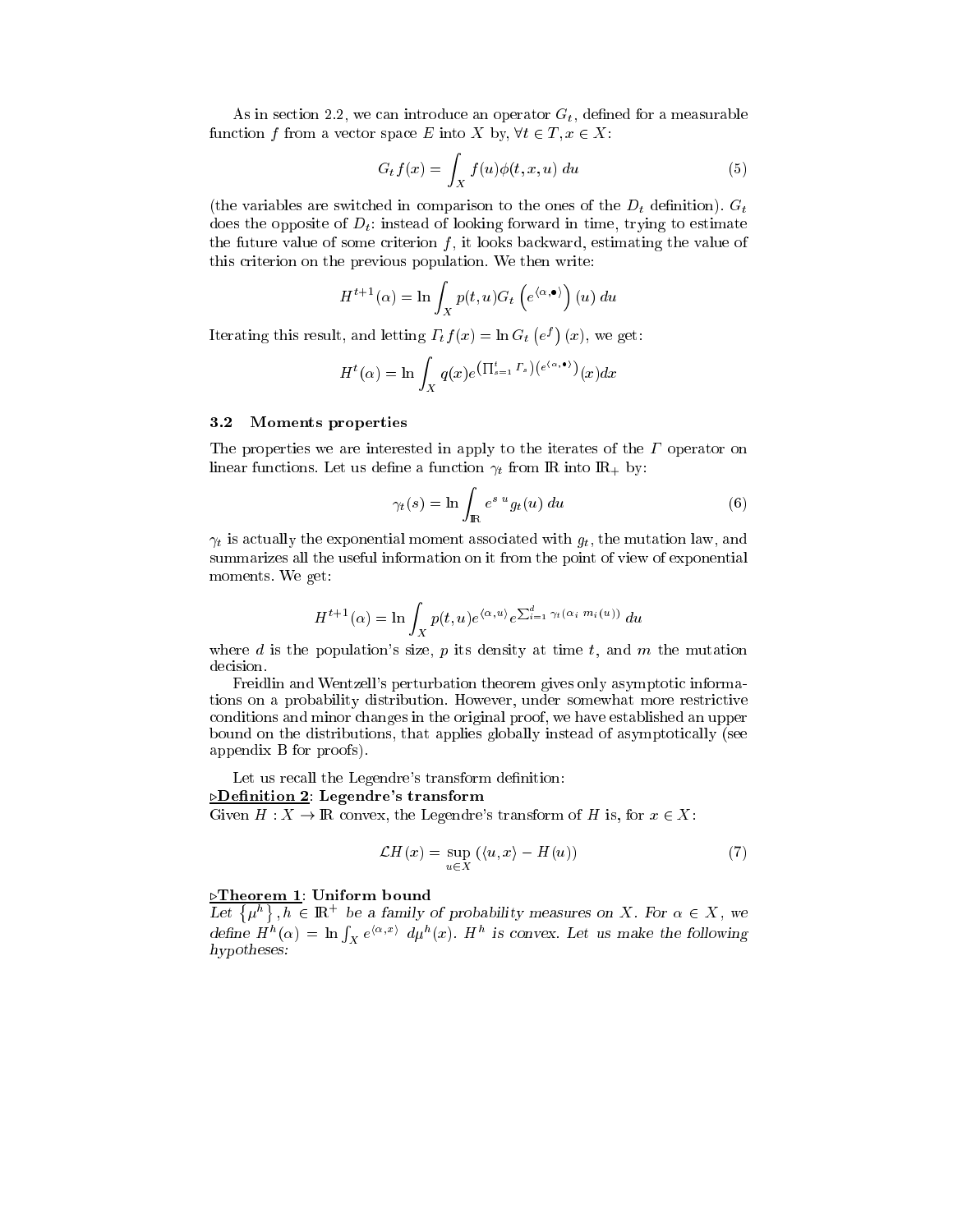- for any fixed  $\alpha$ ,  $h \mapsto H^h(\alpha)$  is a non-increasing function
- $-$  there exists some non-increasing function  $\lambda$  :  ${\rm I\!R}_+ \to {\rm I\!R}_+$  such that: •  $\lim_{h\to 0} \Lambda(h) = \infty$ 
	- $\forall \alpha \in X, H(\alpha) = \lim_{h \to 0} \frac{1}{\lambda(h)} H^h(\lambda(h)\alpha)$  exists and the limit H is  $\mathcal{C}^1$

Then for  $r \in \mathbb{R}$ ,  $v \in X$ , we have:  $u^h$   $(\{x \in X, \langle v, x \rangle > r\}) < e^{-\lambda(h) \inf_{\{v, x\} \ge r} \mathcal{L}H(x)}$ 

Note 1: To preserve Freidlin and Wentzell's notations, we have used here a parameter h to index the family of measures, and examined their behavior as  $h \to 0$ . However, to be consistent with the indexing of populations by  $t$  in EAs, results will be stated using  $t \to \infty$  in the following.

**Note 2**: In the following we will respectively speak, for  $\mathcal{L}H$  and  $\lambda$ , of an "action" functional" and a normalization factor for the familly of measures  $\{\mu^h\}$ .

We are specially interested in the case  $v = \pm e_i$ , where  $e_i$  is the base vector with null components except for the coordinate i: we then have  $x_i \leq r$  or  $x_i \geq$  $r$ . Let us suppose the conditions of the theorem are fulfilled. We will build hypercubic "balls", by excluding 2.d half-spaces. These half-spaces being defined by some relation like  $x_i > r$ , a permutation on the coordinates doesn't change anything, and we will get an exponential upper bound on the probability to be outside this ball. Taking into account sections 3.1 and 3.2's results on the  $G$ operator (equation 5), we get:

### $\triangleright$ Theorem 2: Probability asymptotics

Let us examine an EA process with isotropic initialization function  $q$ , and with transition function  $\phi$ , with:

$$
\phi(t, x, y) = \prod_{i=1}^{d} \frac{1}{m_i(x)} g_t \left( \frac{y_i - x_i}{m_i(x)} \right)
$$

If there exists:

- an non-decreasing function  $\lambda : \mathbb{R}_+ \to \mathbb{R}_+$ , with  $\lim_{h\to 0} \lambda(h) = \infty$ ,
- $-$  a function  $\alpha \mapsto \overline{H}(\alpha)$  such that  $\forall \alpha, \frac{1}{\lambda(t)} H^t(\lambda(t)\alpha) \leq \overline{H}(\alpha)$ ,

then  $\forall \alpha \in X, H(\alpha) = \lim_{h \to 0} \frac{1}{\lambda(h)} H^h(\lambda(h)\alpha)$  exists. And if we let  $A = \{x \in X | \exists i, |x_i - x_o| \ge r\},\$  we get:  $P(t, A) \le 2.de^{-\lambda(t)\inf_{A} \mathcal{L}H(x)}$ 

#### Convergence speed  $\overline{\mathbf{4}}$

#### 4.1 Particular values of  $g_t$

In order to use theorem 2, let us assume that our mutation kernel  $g_t$  has the following form:  $g_t(u) = k_t g(k_t.u)$  where  $g = \frac{1}{2} 1\mathbb{I}_{[-1,1]}$ . This yields:  $\gamma_t = \gamma\left(\frac{s}{k_t}\right)$ ,  $\overline{\phantom{a}}$  $\sim$ where:  $\gamma(s) = \ln \frac{1}{2} \int_{-1}^{1} e^{su} du = \ln \sinh s - \ln s$ .

Let us recall that  $m(u)$  is the mutation decision vector, where  $m_i(u)$  stands for the mutation rate of the *i*-th individual in population u. As  $0 \le \gamma(s) \le s$ , we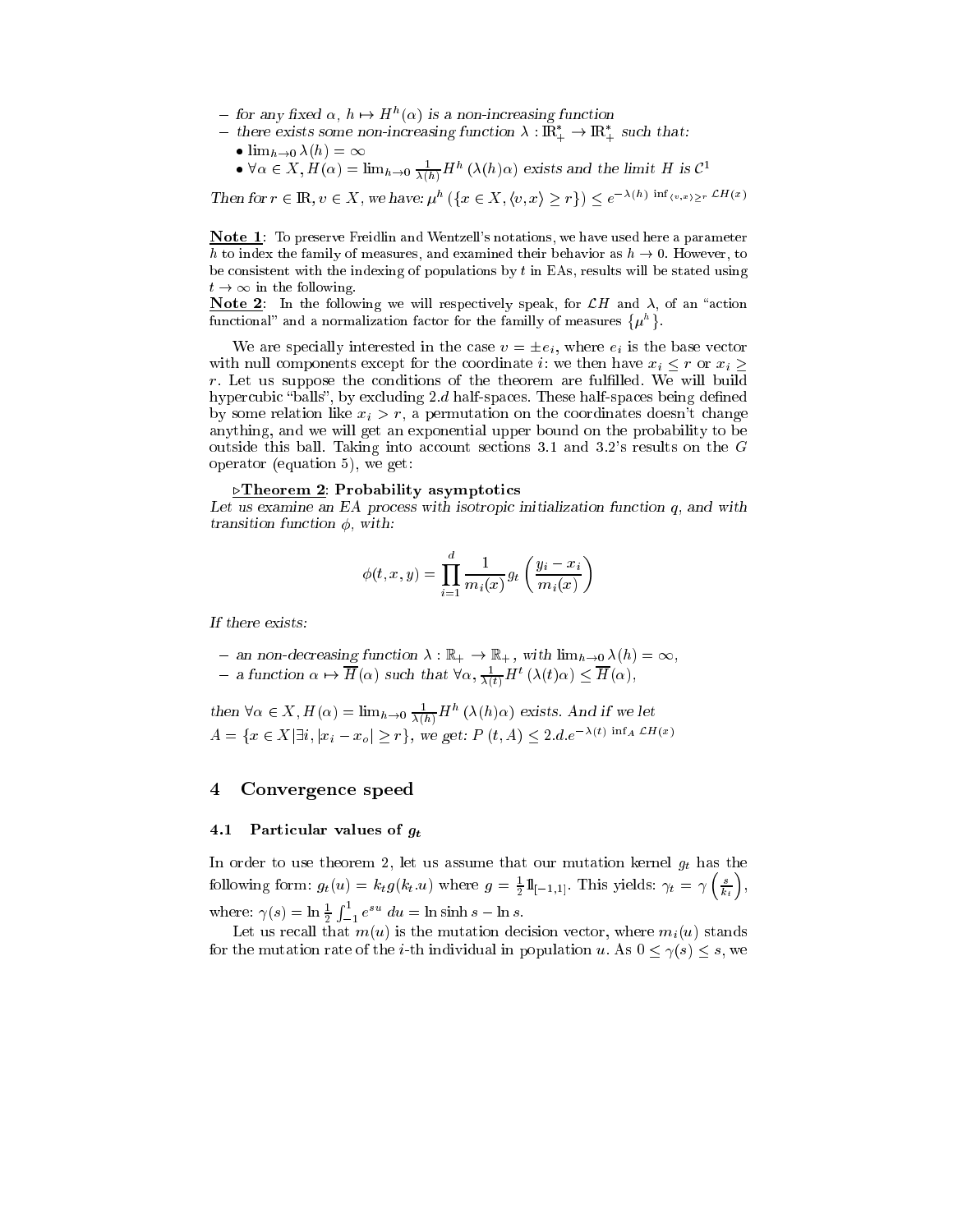obtain:

$$
H^{t+1}(\alpha) = \ln \int_X p(t, u) e^{\langle \alpha, u \rangle} e^{\sum_{i=1}^d \gamma \left( \frac{\alpha_i - m_i(u)}{k_t} \right)} du
$$
  

$$
H^t(\alpha) \le H^{t+1}(\alpha) \le \ln \int_X p(t, u) e^{\langle \alpha, u + \frac{m(u)}{k_t} \rangle} du
$$

### 4.2 How to get an usable action functional  $\mathcal{L}H$ ?

The previous relation shows which criterion on  $k_t$  and m implies the existence of some  $\lambda$  for which the limit exists, and for which theorem 2 is not trivially verified:

- 
- If  $H^0(\alpha) > C |\alpha|^{1+\epsilon}$ , the limit  $H(\alpha)$  will not exist.<br>- If  $\sum_{s=0}^{\infty} \frac{1}{k_t}$  converges,  $H^0(\alpha) \leq H^t(\alpha) \leq H^0(\alpha) + |\alpha| \sum_{s=0}^{\infty} \frac{1}{k_t}$ , and  $\mathcal{L}H$  is innite almost everywhere.

The limit will exist if  $\sum_{t=0}^{\infty} \frac{1}{k_t} \langle \alpha, \int_X p(t, u) m(u) \, du \rangle$  is finite.

When  $\frac{1}{\lambda(t)}H^{t}(\lambda(t)\alpha)$  converges towards  $H(\alpha)$ , the upper bound theorems apply. To get a non-trivial result, we need that  $\infty > \lim_{A_{r,x_0}} L H(x) > 0$ , which will be true, if  $\mathbf{h}$  is a formulation radius region radius regions regions regions regions regions in exponential bound on probabilities of being outside a disk  $D$  of radius  $r$  around an optimum.

#### 4.3 Sojourn times

The sojourn time of an EA process in a region  $D$  of the populations space  $X$ , for a given simulation (that is, a run of the algorithm), can be defined as:

$$
\theta(D) = \sum_{t=0}^{\infty} \mathbb{1}_D(\xi_t)
$$

This random variable an be understood as the number of elementary time units during which the population is inside  $D$ . If theorem 2 applies, we get the immediate upper bound:

$$
E(\theta(D)) = \sum_{t=0}^{\infty} P(t, X \setminus D) \le \sum_{t=0}^{\infty} 2.d.e^{-\lambda(t) \inf_{X \setminus D} \mathcal{L}H(x)}
$$

that, together with Cheby
hev's inequality, provides an estimate of the time after which the EA has "converged" into  $D$ :

.Theorem 3: Convergen
e speed

If theorem 2 (probability asymptotics) applies, then:

$$
\mathbb{P}\left(\sum_{0}^{\infty} \mathbb{1}_{X \setminus D}(\xi_t) dt > l\right) \leq \frac{1}{l} \sum_{t=0}^{\infty} 2.d.e^{-\lambda(t) \inf_{X \setminus D} \mathcal{L}H(x)}
$$

In other words, the probability to be outside  $D$  during more than  $l$  time units is bounded by  $\tilde{\tau}$   $E$  ( $\sigma$ ( $D$ )).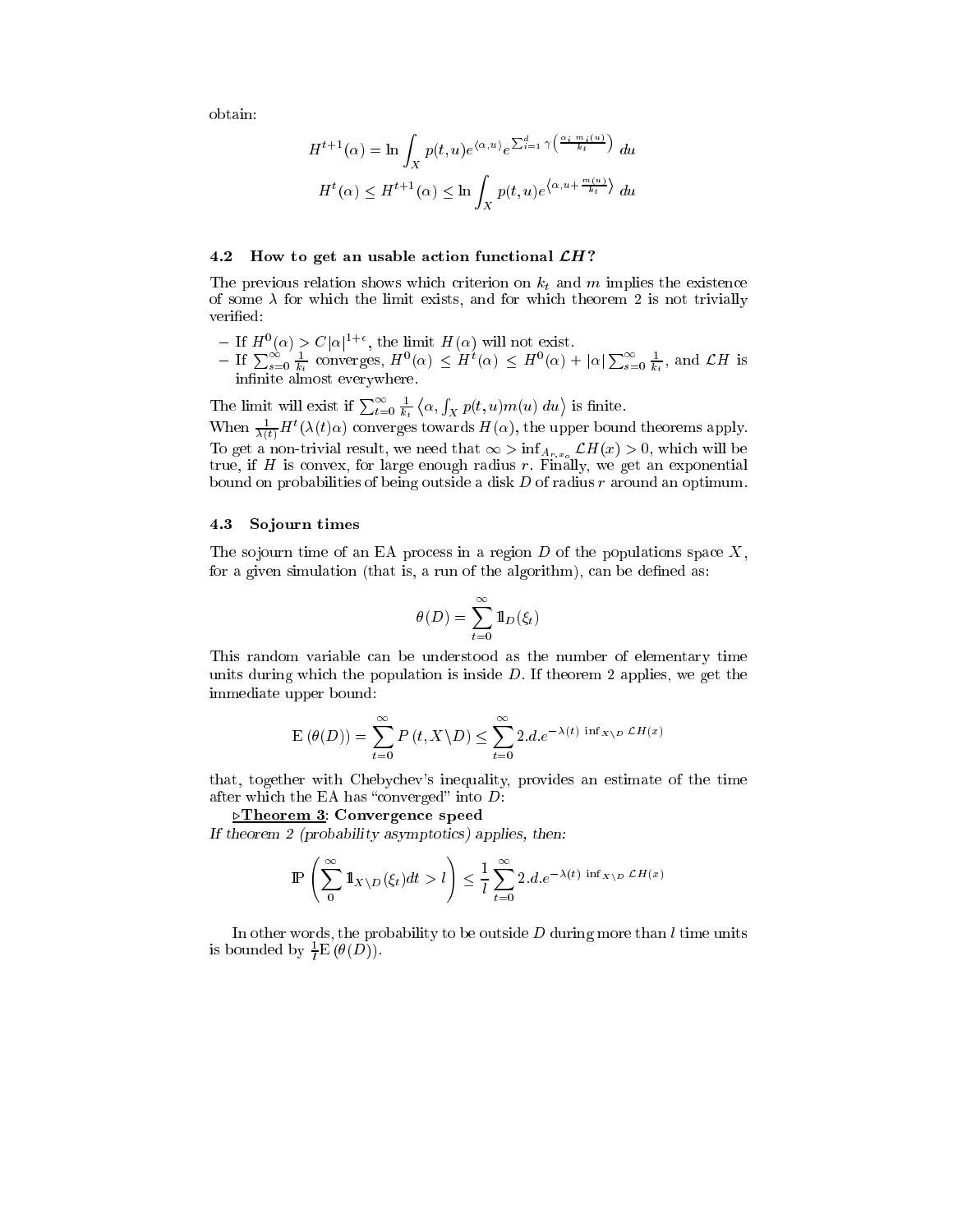#### 5 Limits and prospects

The use of the convergence theorems presented above is tricky: without an explicit form of  $\lambda$  in the general case, we need to treat this problem for every particular case, taking into account the exact mutation operator (that is, the properties of  $m$ ) and the characteristics of the objective function.

The critical role of the values  $\frac{1}{k_t} \langle \alpha, \int_X p(t, u) m(u) \ du \rangle$  emphasizes the importance of the regularity of the  $m$  decision factor, strongly linked to the regularity of the fitness function  $h$ . An analysis of the impact of some regularity measure on the values of  $\lambda$ , H and  $\mathcal{L}H$  is first to be done. There are evidences that "fractal" quantities such as Legendre multifractal spectra have common features with quantities involved in this study. Future works will also concern the analysis of irregularities for some constrained classes of fitness functions, as in [11].

Finally, we worked on a voluntarily simplified framework respectively to the traditional models of EAs. Further efforts will also concern a more realistic EA model involving crossover and advanced selection schemes.

## References

- 1. M. I. Freidlin, A. D. Wentzell, "Random perturbations of dynamical systems." Trad. de : "Fluktuatsii u Dinamicheskikh Sistemakh Pod Deistviem Malykh Sluchainykh Vozmushchenii". Springer, 1984.
- 2. M. Jerrum, "Mathematical Foundations of the Markov Chain Monte Carlo Method". In M. Habib, C. McDiarmid, J. Ramirez-Alfonsin, B. Reed (Eds.), Probabilistic Methods for Algorithmic Discrete Mathematics, Springer Verlag, 1998.
- 3. E. Aarts and P. Van Laarhoven, "Simulated annealing : a pedestrian review of the theory and some applications". NATO, ASI Series, Vol. F30, Springer Verlag.
- 4. E. Lutton and J. Lévy Véhel, Some remarks on the optimization of Hölder functions with Genetic Algorithms, IEEE trans on Evolutionary computing, 1998, see also Inria Research Report No 2627.
- 5. B. Leblanc, and E. Lutton. Bitwise Regularity Coefficients as a Tool for Deception Analysis of a Genetic Algorithm, 1997, INRIA research report, RR-3274.
- 6. A. Agapie. Genetic algorithms : Minimal conditions for convergence. In Artificial Evolution, European Conference, AE 97, Nimes, France, October 1997, Springer Verlag, 1997.
- 7. Lee Altenberg. The Schema Theorem and Price's Theorem . In Foundation of Genetic Algorithms 3, 1995. ed. Darrell Whitley and Michael Vose. pp. 23-49. Morgan Kaufmann, San Francisco.
- 8. R. Cerf. Artificial Evolution, European Conference, AE 95, Brest, France, September 1995, Selected papers, volume Lecture Notes in Computer Science 1063, chapter Asymptotic convergence of genetic algorithms, pages 37–54. Springer Verlag, 1995.
- 9. Thomas E. Davis and Jose C. Principe. A Simulated Annealing Like Convergence Theory for the Simple Genetic Algorithm . In Proceedings of the Fourth International Conference on Genetic Algorithm, pages 174-182, 1991. 13-16 July.
- 10. O. François "An Evolutionary Strategy for Global Minimization and its Markov *Chain Analysis* IEEE transactions on evolutionary computation, septembre 1998
- 11. Evelyne Lutton. Genetic Algorithms and Fractals . In Evolutionary Algorithms in Engineering and Computer Science, K. Mietttinen, M. M. Mäkelä, P. Neittaanmaki, J. Périaux, Eds, John Wiley & Sons, 1999.
- 12. G. Rudolph. Asymptotical convergence rates of simple evolutionary algorithms under factorizing mutation distributions. In Artificial Evolution, European Conference, AE 97, Nimes, France, October 1997, Springer Verlag, 1997.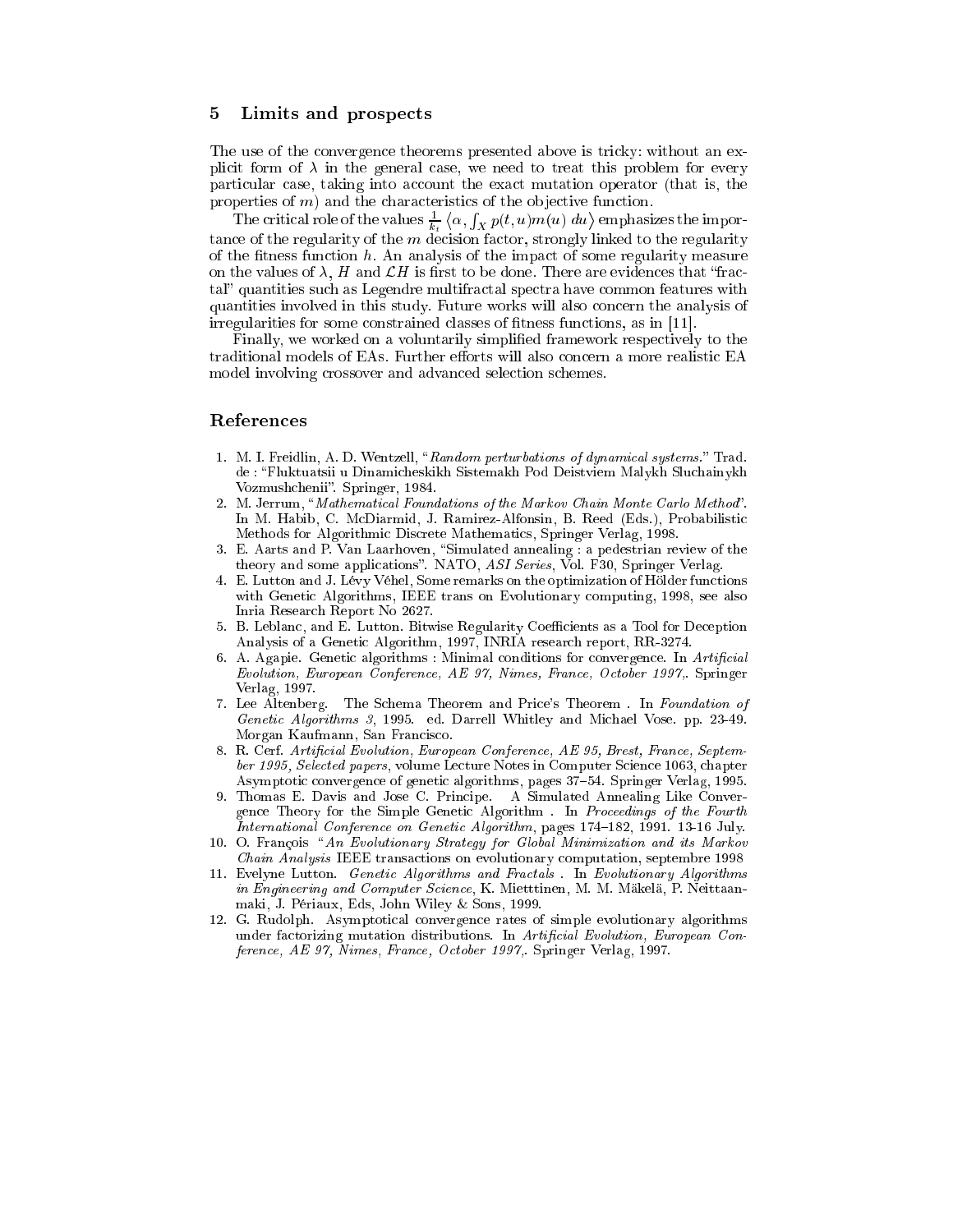- 13. A. Trouvé, Rough large deviation estimates for the optimal convergence speed exponent of generalized simulated annealing algorithms. 1993
- 14. M.D. Vose. Formalizing geneti algorithms. In Geneti Algorithms, Neural Networks and Simulated Annealing Applied to Problems in Signal and Image processing. The institute of Electrical and Electronics Engineers Inc., 8th-9th May 1990. Kelvin Conferen
e Centre, University of Glasgow.
- 15. Y. Landrin-S
hweitzer, E. Lutton. Perturbation theory for Evolutionary Algorithms. Inria Resear
h Report, 2000.

## Appendix A: Notations

| $[\![m,m']\!]$   | set of the integers $i \in \mathbb{N}, m \leq i \leq m'$                 |
|------------------|--------------------------------------------------------------------------|
| [x, x']          | set of the reals $u \in \mathbb{R}, x \leq u \leq x'$                    |
| $Y^X$            | set of the functions $f: X \mapsto Y$                                    |
| $\mathbf{S}_d$   | permutations group on $\llbracket m, m' \rrbracket$                      |
| $\mathbb{1}_X$   | characteristic function of a set $X$                                     |
| P(E)             | probability of an event $E$                                              |
| $d_{\cdot}$      | population size                                                          |
| $\boldsymbol{X}$ | set of all individuals                                                   |
| p(t,x)           | probability density to have a population x at time $t$                   |
| q(x)             | probability density for the initial population                           |
| $\phi(t, u, x)$  | probability density to produce a population x at time $t + 1$ if the po- |
|                  | pulation at time $t$ is $u$                                              |

## Appendix B: Sket
h of the proofs

pulation at the time to the time the

### Uniform bound theorem

We begin by stating here some lemma usefull in the proof of our main theorem, and whose proofs, rather straightforward, can be found in [15].

**Lemma 1:** Hyperplane separation, real case

Let H be a convex function on R, such that  $H(0) = 0$  and  $\mathcal{L}H$  be strictly convex. Let A be a range in  $\mathbb{R},$  with  $s(A) = \inf_{x \in A} L H(x)$ . With these assumptions,  $\nabla \gamma \in \mathbb{R}_+,$ there exists some  $w \in \mathbb{R}$  verifying  $\forall x \in A, w.x - H(w) \geq s(A) - \gamma$ 

#### $\triangleright$ Lemma 2: Hyperplane separation

Let  $H \in U(X)$ ,  $r \in \mathbb{R}$  and  $v \in X$  such that  $\forall t \in \mathbb{R}, \forall q \in X \mid \langle v, q \rangle = 0$ , we have  $H(tv +$  $s(A) = \inf_{x \in A} L H(x), \forall \gamma \in \mathbb{R}_+^*$  there exists  $w \in X$  verifying:  $\forall x \in A, (w, x) - H(w) \ge$  $s(A) - \gamma$ 

## **Lemma 3**: Limit from below

Let  $H^h: X \to \mathbb{R}$  convex such that  $\forall \alpha \in X, \forall (h, h') \in \mathbb{R}^{*2}$  with  $h' \leq h$ , we have  $H^{h'}(\alpha) \geq H^h(\alpha)$ . Let  $\lambda \in (\mathbb{R}_+^*)^{\mathbb{R}_+^*}$ , strictly decreasing, verifying:

$$
\bullet\,\lim_{h\to 0}\lambda(h)=\infty
$$

•  $\forall \alpha \in X, H(\alpha) = \lim_{h \to 0} \frac{1}{\lambda(h)} H^h(\lambda(h)\alpha)$  exists

Then  $\forall \alpha \in X$ ,  $H(\alpha) = \lim_{h \to 0} \frac{1}{\lambda(h)} H^h(\lambda(h)\alpha)$  is reached from below.

We are now able to prove theorem 1:

**Proof** Let  $s = \inf_{\langle v, x \rangle > r} \mathcal{L}H(x)$ . If  $s = \infty$ ,  $\mu^h$   $(\{x \in X, \langle v, x \rangle > r\}) = 0$ In the other case, let  $w \in X$  such that  $\forall x \mid \langle v, x \rangle > r, \langle w, x \rangle - H(w) \geq s$ .